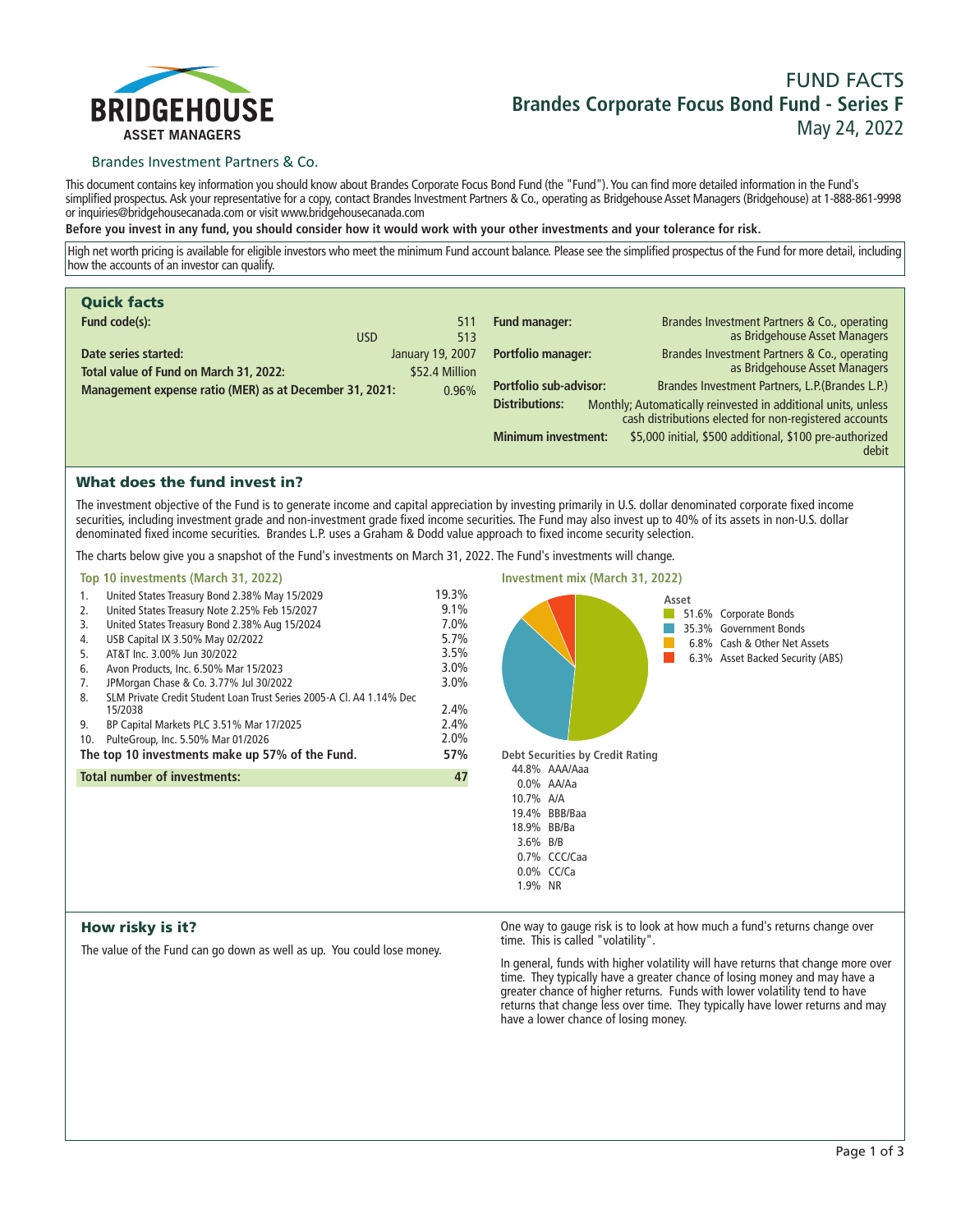

**For more information about the risk rating and specific risks that can affect the Fund's returns, see the Risk section of the Fund's simplified prospectus.**

**Like most mutual funds, this Fund does not have any guarantees. You may not get back the amount of money you invest.**

#### **Risk rating**

**Bridgehouse has rated the volatility of this Fund as Low to Medium.**

**This rating is based on how much the fund's returns have changed from year to year. It doesn't tell you how volatile the fund will be in the future. The rating can change over time. A fund with a low risk rating can still lose money.**



# How has the fund performed?

**This section tells you how Series F units of the Fund have performed over the past 10 years. Returns are after expenses have been deducted. These expenses reduce the Fund's returns.**

**No guarantees**

#### **Year-by-year returns**

**The bar chart shows the Fund's Series F units annual performance for each of the years shown. The Fund dropped in value once in 10 years. The range of returns and change from year to year can help you to assess how risky the Fund has been in the past. It does not tell you how the Fund will perform in the future.**



#### **Best and worst 3-month returns**

**This table shows the best and worst returns for Series F units of the Fund in a 3-month period over the past 10 years. The best and worst 3-month returns could be higher or lower in the future. Consider how much of a loss you could afford to take in a short period of time.**

|                    | <b>Return</b> | 3 months ending     | If you invest \$1,000 at the beginning of the period |
|--------------------|---------------|---------------------|------------------------------------------------------|
| <b>Best return</b> | 14.5%         | January 31, 2015    | Your investment would rise to \$1,145                |
| Worst return       |               | -7.6% July 31, 2017 | Your investment would drop to \$924                  |

#### **Average return**

**If you invested \$1,000 in the Series F units of this Fund 10 years ago it would now be worth \$1,597. This represents an annual compound rate of return of +4.8%.**

| Who is this fund for?<br>A word about tax<br>• This Fund is suitable for investors who are long-term investors and wish to<br>In general, you'll have to pay income tax on any money you make on a fund.                                                                                                                                                                                                                                                                                                                                                                                                                                                                  |                                                                          |                                                                            |
|---------------------------------------------------------------------------------------------------------------------------------------------------------------------------------------------------------------------------------------------------------------------------------------------------------------------------------------------------------------------------------------------------------------------------------------------------------------------------------------------------------------------------------------------------------------------------------------------------------------------------------------------------------------------------|--------------------------------------------------------------------------|----------------------------------------------------------------------------|
|                                                                                                                                                                                                                                                                                                                                                                                                                                                                                                                                                                                                                                                                           |                                                                          |                                                                            |
| you hold the Fund in a registered plan, such as a Registered Retirement<br>securities to their portfolio.<br>This Fund is not suitable as a short term investment or for investors who<br>Savings Plan or a Tax-Free Savings Account.<br>cannot tolerate a low to medium degree of volatility.<br>The Unhedged Series of units of the Fund is suitable if you are comfortable<br>Keep in mind that if you hold your fund in a non-registered account, any fund<br>with exposure to fluctuations in the U.S. dollar relative to the Canadian<br>distributions are included in your taxable income, whether you receive them in<br>cash or have them reinvested.<br>dollar. | add the income potential and appreciation potential of U.S. fixed income | How much you pay depends on the tax laws where you live and whether or not |

# How much does it cost?

**The following tables show the fees and expenses you could pay to buy, own and sell Series F units of the Fund. The fees and expenses - including any commissions can vary among each series of a fund and among funds. Higher commissions can influence representatives to recommend one investment over another. Ask about other funds and investments that may be suitable for you at a lower cost.**

#### **1. Sales charges**

**This Series of units does not have a sales charge option.**